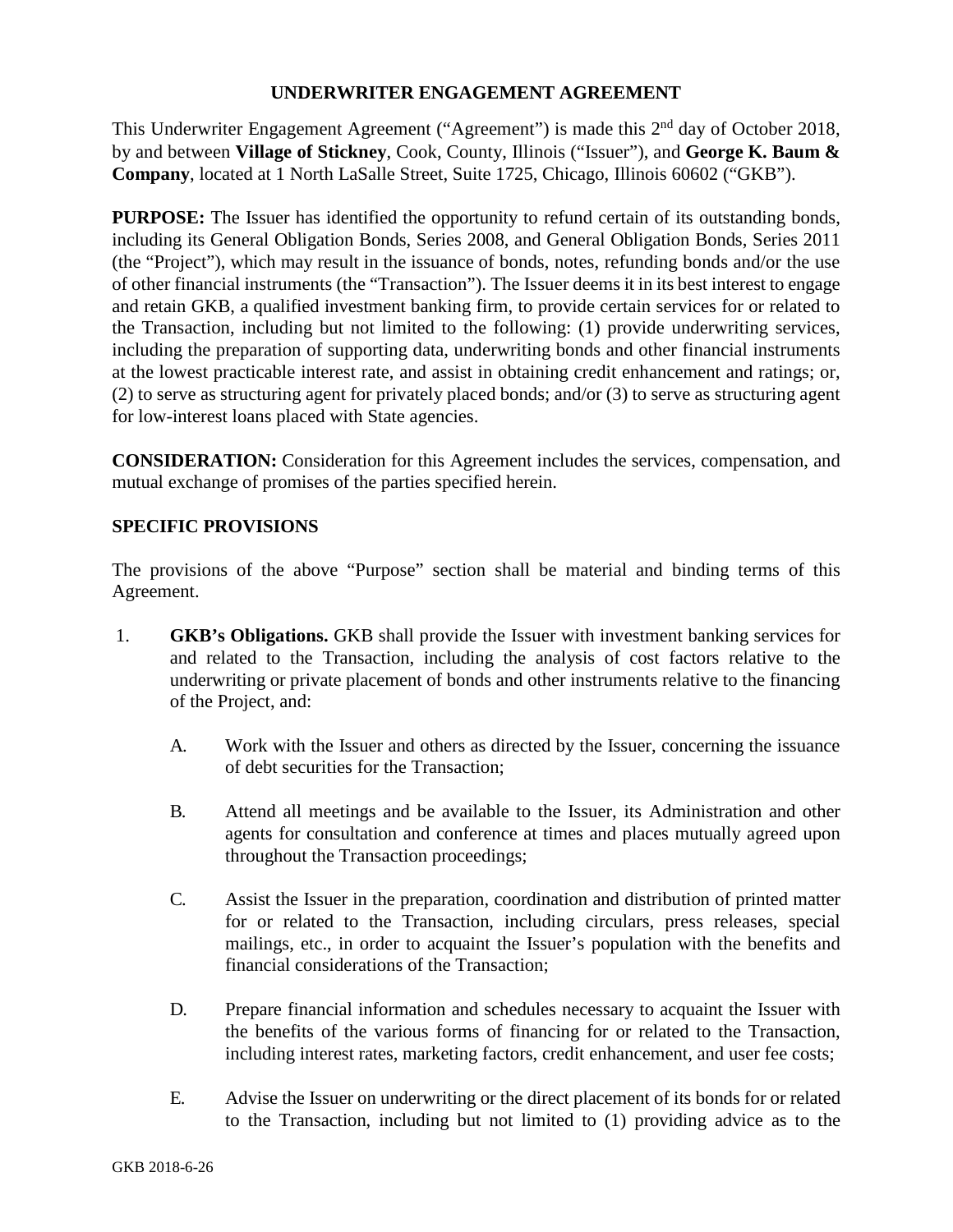structure, timing, terms and other similar matters concerning the Transaction; (2) preparation of ratings strategies and presentations related to the issuance being underwritten; (3) preparation for and assistance with "road shows" and investor discussions related to the issuance being underwritten; (4) advice regarding retail order periods and institutional marketing; (5) assistance in the preparation of the preliminary and final official statements for the municipal securities; (6) assistance with the closing of the issuance of the municipal securities, including negotiation and discussion with respect to all documents, certificates, and opinions need for such closing; (7) coordination with respect to obtaining CUSIP numbers and registration of the issue of municipal securities with the book-entry only system of the Depository Trust Company; (8) preparation of post-sale reports for such municipal securities; (9) structuring of refunding escrow cash flow requirements necessary to provide for the refunding or defeasance of an issue of municipal securities; (10) providing regular updates of bond market conditions, analysis of financial or accounting factors of importance to the proper placement of the bonds for or related to the Transaction, recommendations regarding appropriate bond maturity schedules, call features, registration provisions, paying agency and trusteeship responsibility, user rate covenants, any special sinking fund provisions, flow of tax or user fee funds, interest rate limitations, or bond delivery procedures, for or related to the Transaction;

- F. Make recommendations as to the exact amount of the bonds to be issued for and related to the Transaction, maturity schedules, redemption features and provisions, and other related items, in order to formulate the most attractive and appealing investment package to the purchasers of the bonds which will result in the maximum benefit and minimum net effective interest cost to the Issuer;
- G. Assist in the preparation of a credit presentation for bond rating agencies and bond insurance companies;
- H. Collect, format, and prepare information, in cooperation with the Issuer for a Preliminary Official Statement or a Private Placement Memorandum, as appropriate, related contracts or agreements, and bond proceedings for or related to the Transaction, all of which shall be appropriately executed and satisfactory to the Issuer;
- I. Engage in pre-marketing activities to announce and promote the sale of Project bonds for and related to the Transaction;
- J. Distribute the Preliminary Official Statement to potential investors;
- K. Provide for a pricing conference call, during which the related pricing levels for the Project bonds will be established prior to the offering of a purchase contract agreement;
- L. Arrange for closing and delivery of the Project bonds;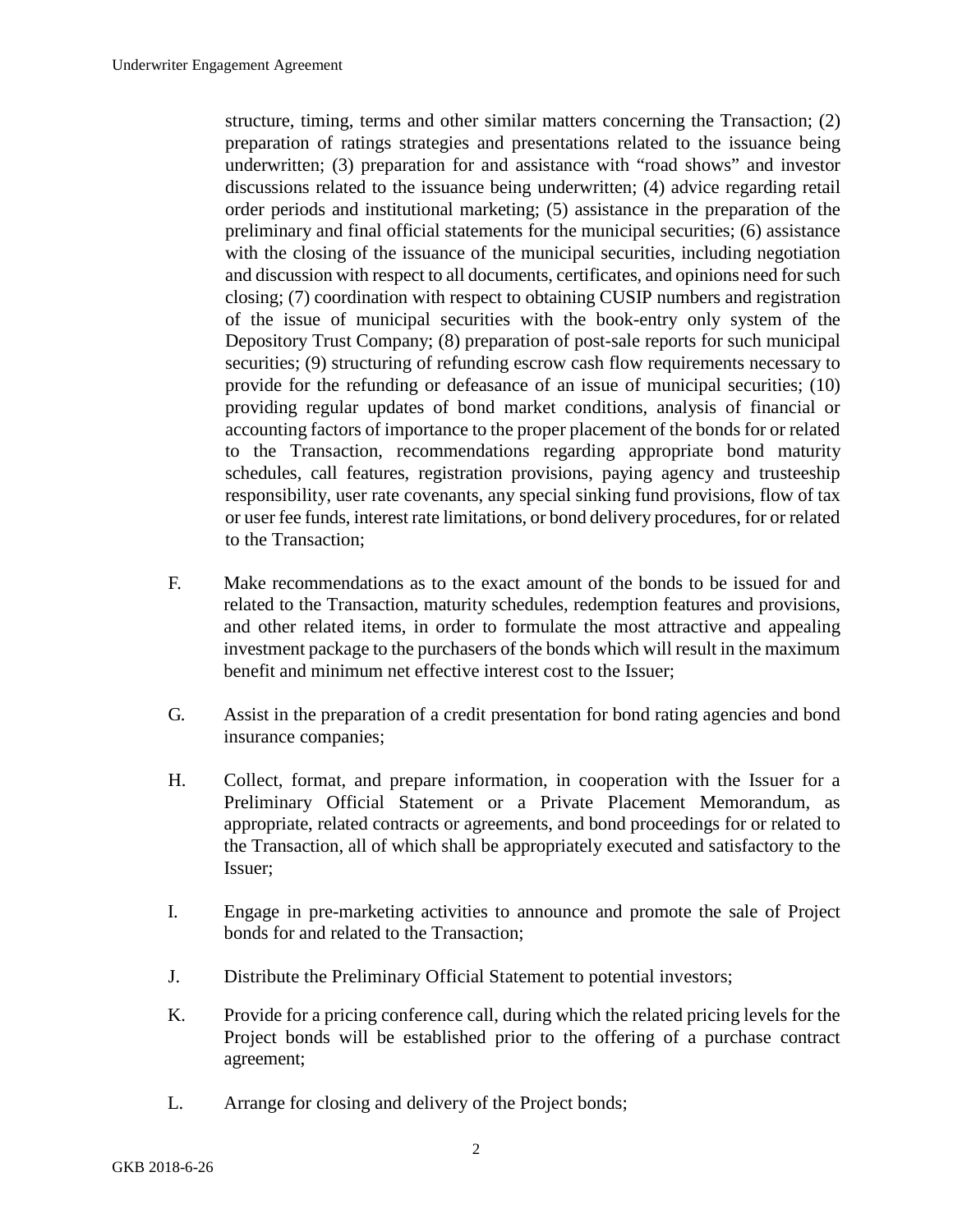- M. It is expressly understood and agreed that this Agreement does not intend, and is not under any circumstances to be construed as requiring GKB to perform services which may constitute the practice of law. GKB is retained and engaged in an expert financial capacity only;
- N. It is expressly understood and agreed that GKB will not limit its work to the steps outlined but will extend its services as necessary to ensure that all appropriate underwriting services for and related to the Transaction are provided to or on behalf of the Issuer in a professional and satisfactory manner.
- 2. **Issuer's Obligations.** The Issuer's obligations shall include the following:
	- A. Retain GKB as its investment banker to act as bond underwriter, structuring agent or placement agent for and related to the Transaction;
	- B. Cooperate with GKB in the proper development of the Transaction and provide all pertinent information needed to support successfully underwritten or privately placed bonds or loan(s) on behalf of the Issuer;
	- C. Retain a nationally recognized firm of bond attorneys and utilize the services of the Issuer's attorney;
	- D. Pay for, or arrange for the payment of, all costs of legal advice, printed matter (informational brochures, bond printing, Preliminary and Final Official Statements), advertising, engineering, bond ratings, bond insurance premium, required audits and other professional services;
	- E. Reimburse GKB for all reasonable costs and expenses incurred by GKB that are related to the Transaction, including but not limited to reasonable travel expenses to meet with the Issuer, or rating agencies, if any;
	- F. Pay GKB, or arrange for the payment to GKB of an underwriting fee, structuring agent fee or placement agent fee for and related to the Transaction of 0.75% of the total production of the Project bonds or loan(s) issued.
- 3. **Term**. The term of this Agreement shall commence on the date of this agreement and shall expire on the completion of the Transaction, subject to the termination provisions in Section 4 below.
- 4. **Termination**. Either party shall have the right to terminate this Agreement in full for any reason by providing written notice to the other party at least sixty (60) days prior to the stated effective termination date. In the event of any violation or default of the terms of this Agreement by GKB, the Issuer shall provide written notice to GKB of any such violation or default, and GKB shall have thirty (30) days to cure such default. If GKB is not able to cure the default to the Issuer's satisfaction by the end of such cure period, the Issuer thereafter shall have the right to immediately terminate this Agreement. At the termination of this Agreement, in any such manner, the Issuer shall reimburse GKB such reasonable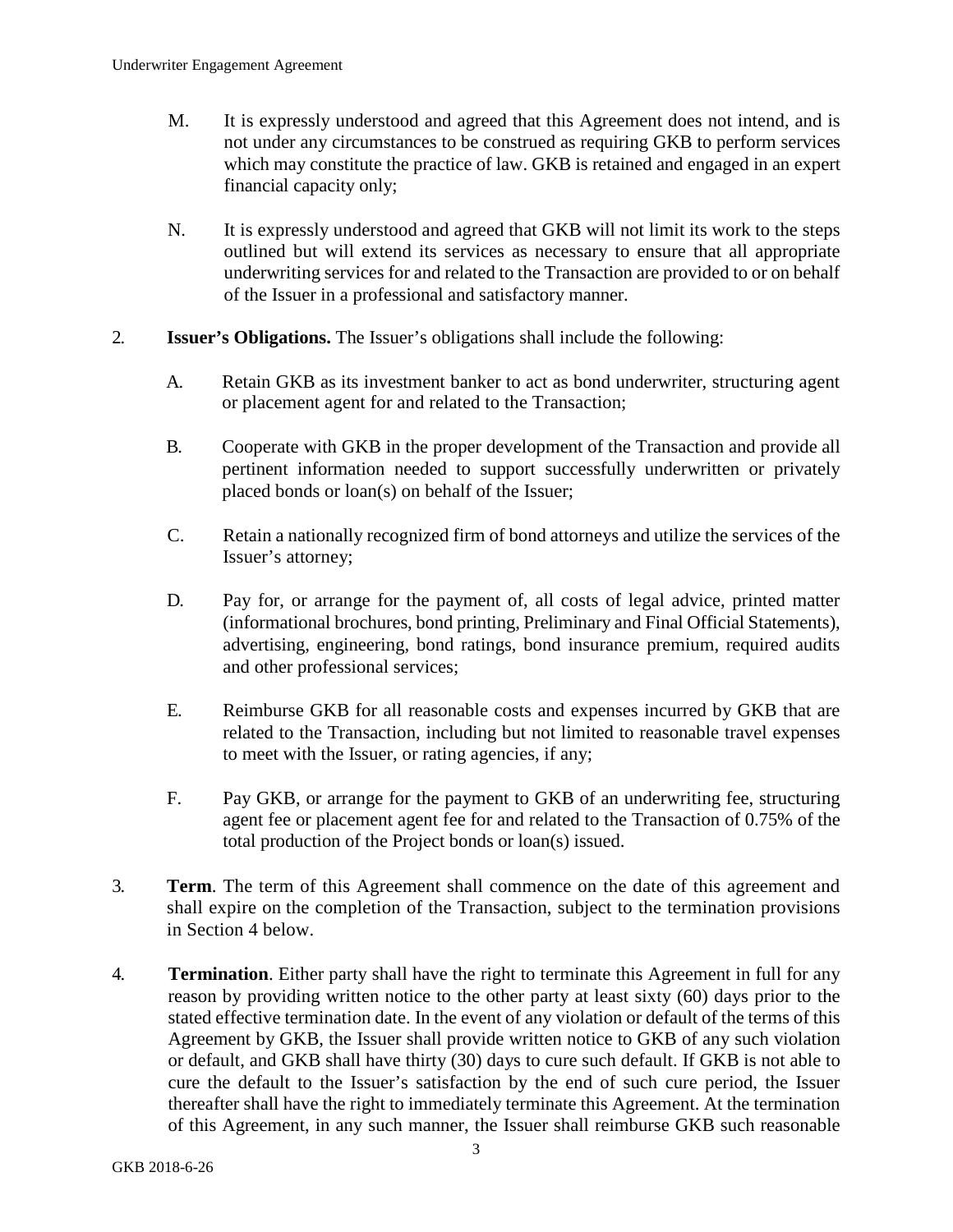costs and expenses incurred to the date of such termination, and shall pay GKB such compensation earned to the date of such termination, which payment shall be in full satisfaction of all claims against the Issuer under this Agreement.

- 5. **Additional Transactions.** It is expressly understood and agreed that in addition to and separate and apart from the Transaction, during the Term of this Agreement, the Issuer may decide to consider and/or pursue other, additional or phased financing for or related the Project and/or other separate or particular projects to be identified by the Issuer from timeto-time, which may require or result in the issuance of bonds, notes, refunding bonds and the use of other financial instruments ("Additional Transactions"). In that event, the parties understand and agree that the Issuer may retain and engage GKB as its investment banker to provide underwriting or placement agent services for or related to any Additional Transactions. In that event, the parties will execute separate written engagement agreements for each of any such Additional Transactions. Until such a separate additional agreement is in place, the parties understand and agree that GKB will not provide any advice or recommendations to the Issuer regarding any such Additional Transactions.
- 6. **Execution**. This Agreement may be executed in multiple counterparts and together such counterparts will be deemed an original.

# **[THE REMAINDER OF THIS PAGE IS INTENTIONALLY LEFT BLANK.]**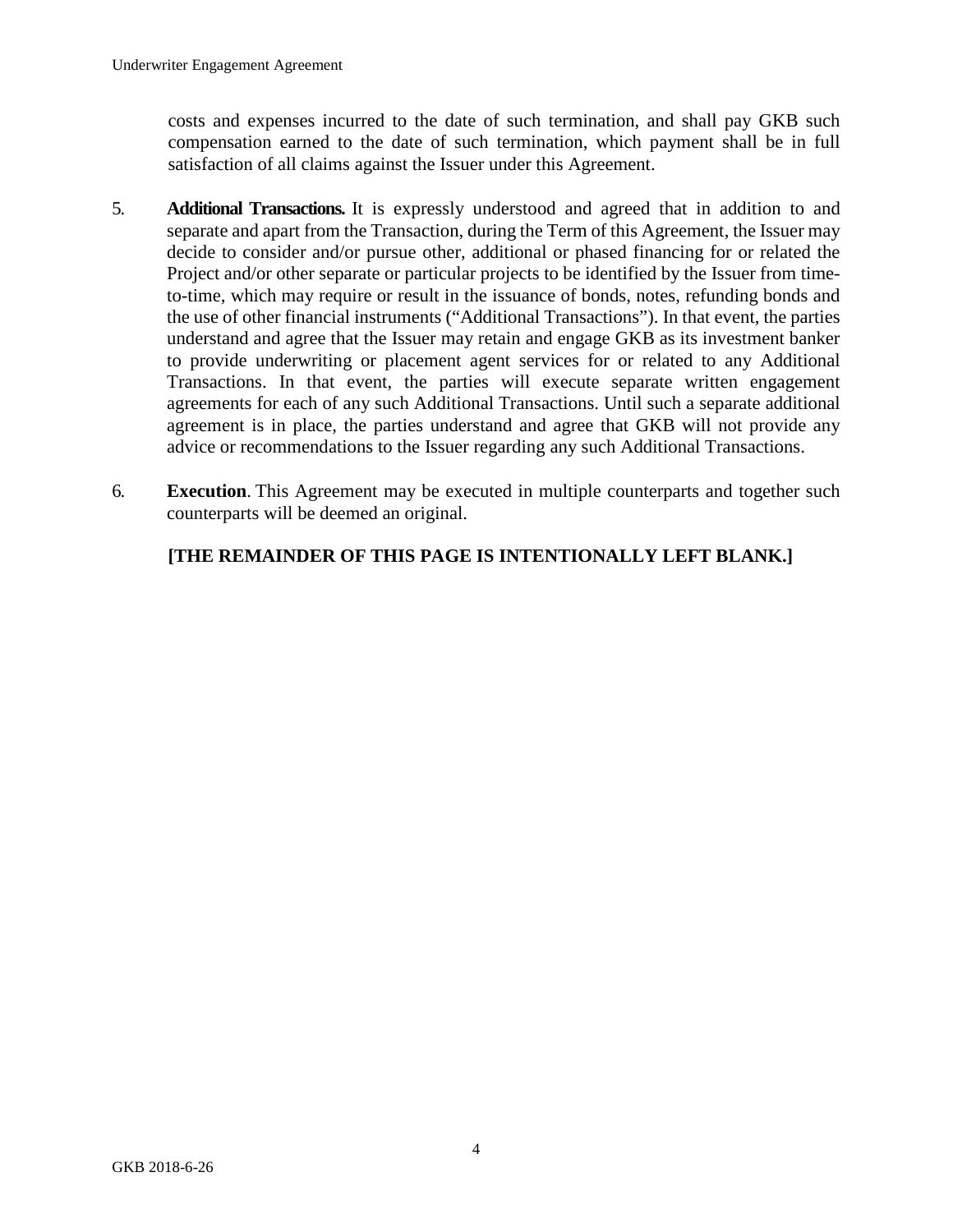IN WITNESS WHEREOF, the parties here have executed this Agreement the day and year first above written.

# **AGREED TO AND ACCEPTED:**

# **George K. Baum & Company**

By:

Title:

### **Village of Stickney**

By: <u>second</u>

Printed Name: University of the University of the University of the University of the University of the University of the University of the University of the University of the University of the University of the University

Title: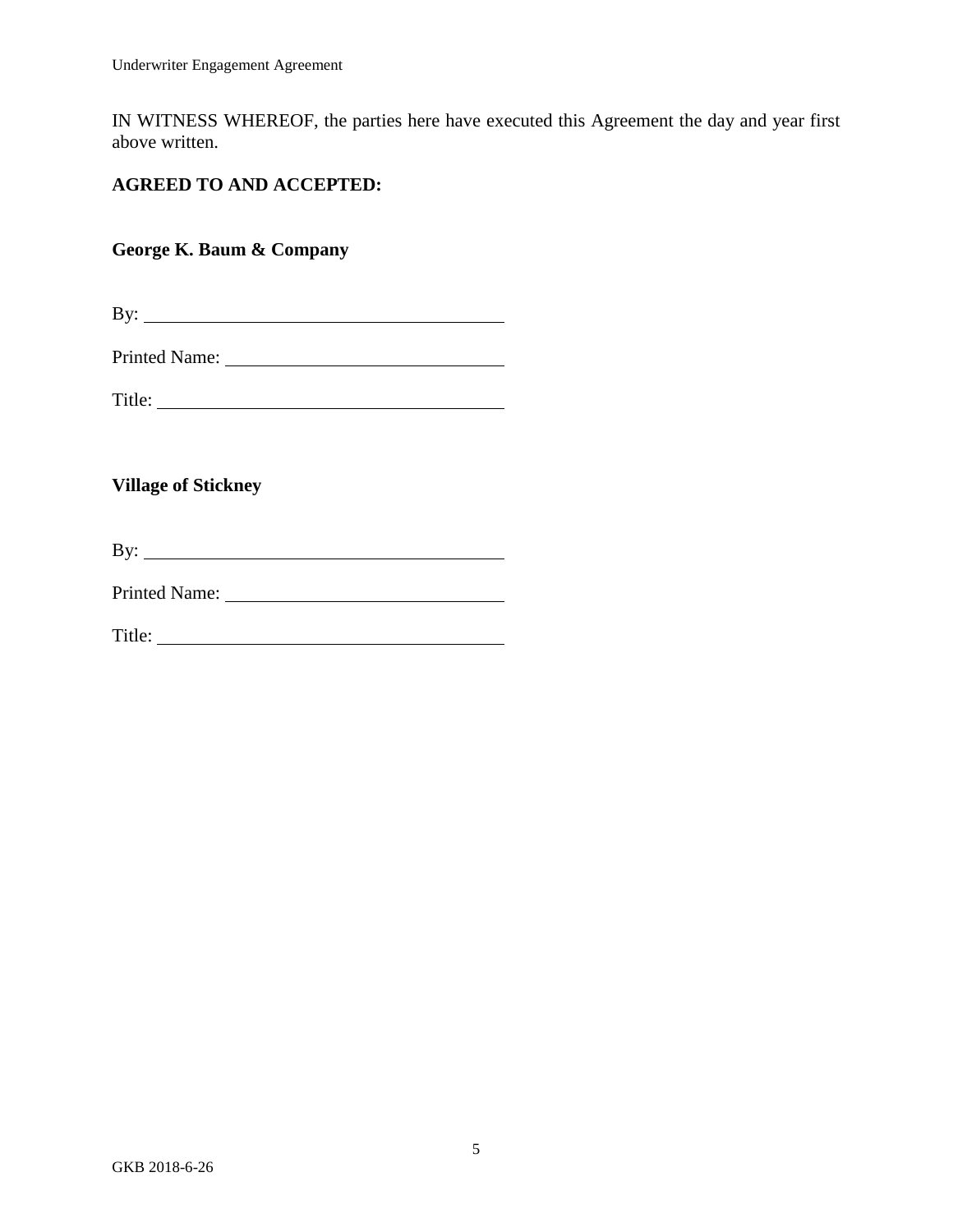### **Underwriter Engagement Agreement Supplemental Disclosures For New Issues of Municipal Securities**

The Municipal Securities Rulemaking Board ("MSRB") issued an interpretive notice ("Notice") relating to Rule G-17, effective August 2, 2012. The Notice requires that Underwriters must provide certain additional disclosures to Issuers of municipal securities as part of the dealer's fair dealing obligations under Rule G-17 when acting as an Underwriter for a negotiated underwriting of an Issuer's new issue of municipal securities.

#### George K. Baum & Company's Role as Underwriter

- (1) MSRB Rule G-17 requires the Underwriter to deal fairly at all times with both municipal issuers and investors.
- (2) One of the Underwriter's primary roles will be to purchase bond issues with a view to distribution in an arm's-length commercial transaction with the Issuer, and the Underwriter has and will have financial and other interests that differ from the Issuer's interests.
- (3) Unlike a municipal advisor, the Underwriter does not have a fiduciary duty to the Issuer under the federal securities laws. The Underwriter, therefore, is not required by federal law to act in the Issuer's best interests without regard to the Underwriter's own financial or other interests.
- (4) The Underwriter has a duty to purchase securities from the Issuer at a fair and reasonable price, but must balance that duty with its duty to sell bond issues to investors at prices that are fair and reasonable.
- (5) For the Issuer's bond issues that the Underwriter underwriters, the Underwriter will review the Issuer's official statement, in accordance with, and as part of, the Underwriter's responsibilities to investors under the federal securities laws, as applied to the facts and circumstances of the transaction.

The Underwriter also must not recommend that the Issuer not retain a municipal advisor.

#### The Underwriter's Compensation

The Underwriter's compensation for serving as the underwriter for the Issuer's bond issuances will be contingent on the closing of the transaction and at least a portion of that compensation will be based on the size of the bond issue. The rules of the MSRB require the Underwriter to inform the Issuer that compensation that is contingent on the closing of a transaction or the size of a transaction presents a conflict of interest, because it may cause the Underwriter to recommend a transaction that it is unnecessary or to recommend that the size of the transaction be larger than is necessary.

#### Bond Issuances Present Risks to the Issuer

As with any bond issue, the Issuer's obligation to pay principal and interest will be a contractual obligation that will require the Issuer to make these payments no matter what budget constraints the Issuer encounters. Furthermore, to the extent that the Issuer agrees in a bond issue to rate covenants, additional bond tests or other financial covenants, these may constrain the Issuer's ability to operate and to issue additional debt, and if the Issuer does not comply with these covenants, they can result in a default under a bond issue. Depending on the terms of a bond issue, if the Issuer fails to make a payment of principal or interest or if the Issuer otherwise fails to comply with its covenants under the bond issue, the trustee may have the right to accelerate all of